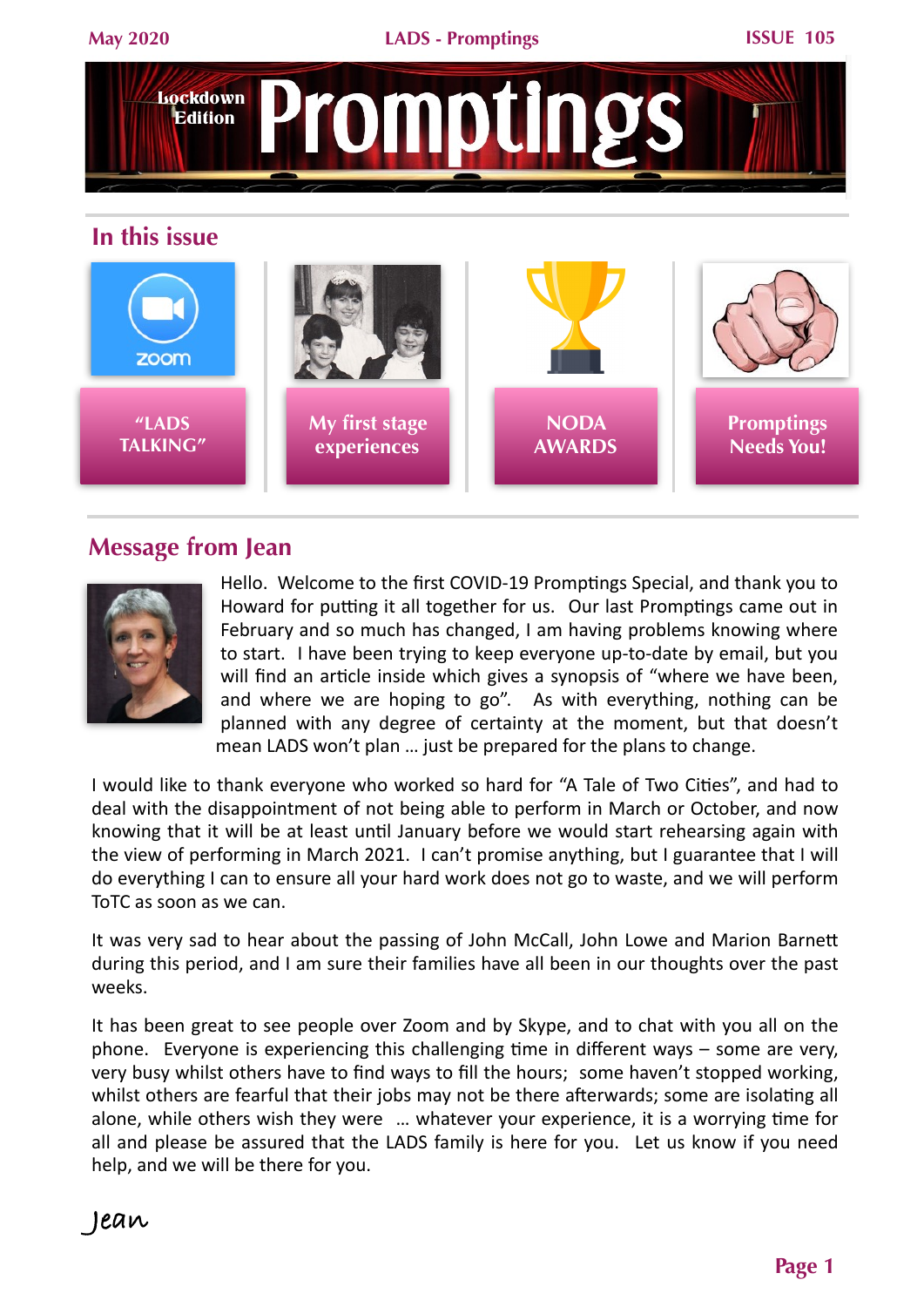

**Dates for your diary - and all from the comfort of your own home!**

| Mon 25th May              | 8pm Zoom "LADS Talking" - Quiz hosted by Howard                                                            |
|---------------------------|------------------------------------------------------------------------------------------------------------|
| Mon 1 <sup>st</sup> June  | 8pm Zoom "LADS Talking" – Isolation stories – Stories, poems, songs<br>from LADS. Participate and/or watch |
| Tues 2 <sup>nd</sup> June | 8pm LADS Zoom general committee meeting                                                                    |
| Mon 8 <sup>th</sup> June  | 8pm Zoom "LADS Talking" – Group reading – Act II "Second from last in<br>the Sack Race"                    |
| Sun 14 <sup>th</sup> June | <b>NODA London Virtual AGM and Awards</b>                                                                  |
| 15th, 22nd, 29th June     | 8pm Zoom "LADS Talking" - subjects to follow                                                               |
| Mon 6th July              | 8pm LADS Virtual AGM.                                                                                      |
| <b>MORE TO FOLLOW</b>     |                                                                                                            |



# **Baby News!**

We are so excited to announce that Sarah and Scott have had baby Lucy and Clara is very excited to have a baby sister.



And.... Dave and Tina have had baby Archie, a super little brother for Aiden

## **Theatre online**

The Whats On-Stage website is one of the best to keep you informed of theatre you can watch from home: www.whatsonstage.com/ guide/free-online-streams-theatre-dramamusicals. "Theatres might currently be on shutdown with us all cooped up at home, but *our guide will keep you up-to-date on accessing amazing theatre online (often for free)* along with fun stagey features and *interviews to keep you entertained* – from the *comfort of your own sofa! We'll make sure you don't miss a thing."*





"The following play contains scenes of treachery, fratricide and indecision, which some viewers may find upsetting...'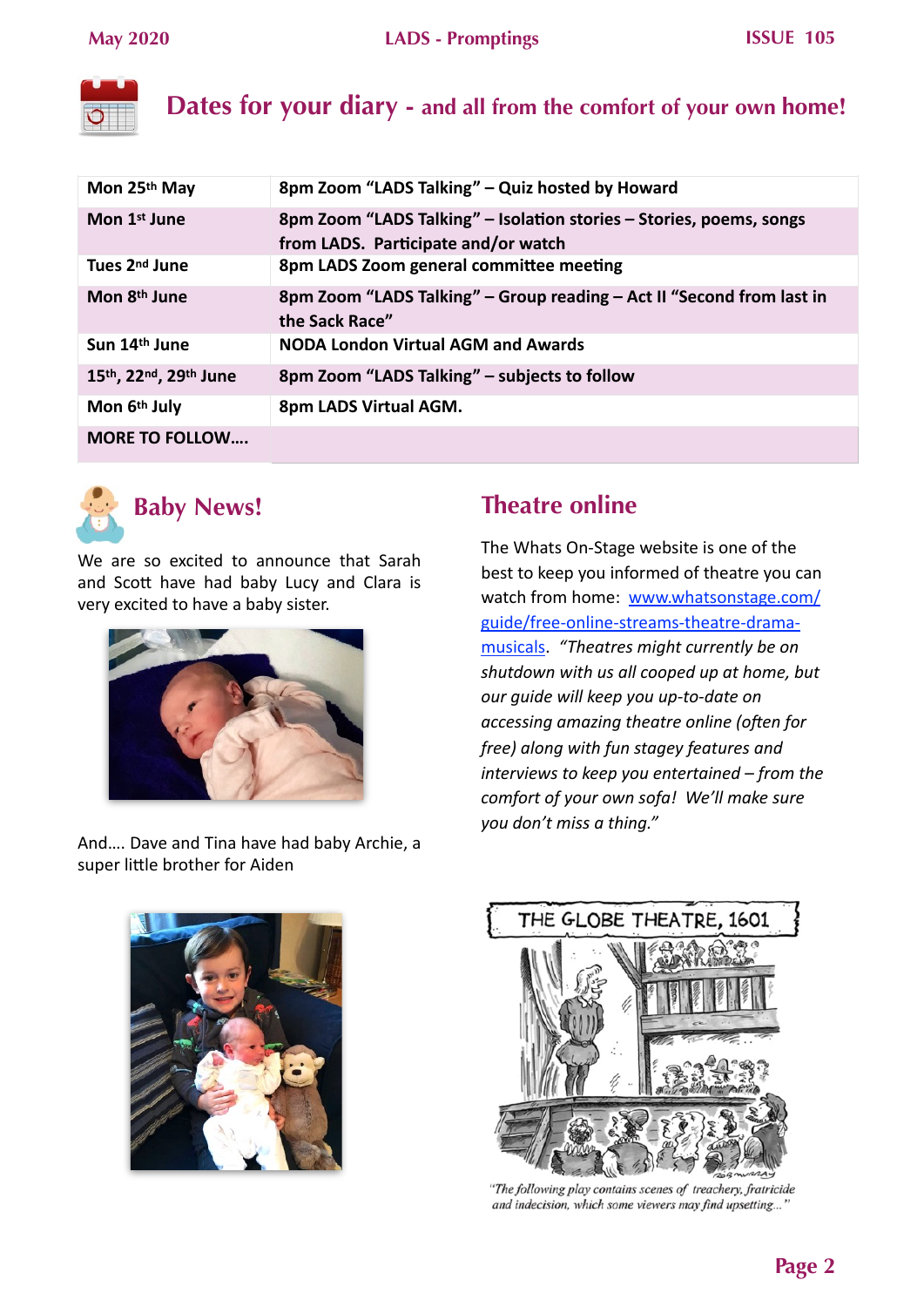

## **LADS Talking**

At the time of writing, we have had two "LADS Talking" Zoom socials. The first one on 14<sup>th</sup> April was a bit of a try-out before organising our weekly meets. It went well with about 6 of us coming together to read something we like on the theme of "love". However, it highlighted the need to organise and prepare for the evening. So, we are now planning weekly meetings and will try and cover a variety of activities (most of which will be theatre/drama related). On the  $25<sup>th</sup>$ . we held our first group reading with 11 participants (and one audience member)  $$ act I of the script was emailed out in advance and parts allocated so that on the evening everyone was prepared with what they had to do. It was a great success with very few glitches - no surprise guests or pets and only a couple of 'freezes' (of the technical kind, not of the stage-fright kind). We will be doing the second act on Mon  $8<sup>th</sup>$  June, so let me know if you want to be involved.

On Monday 25<sup>th</sup> May, Howard is hosting a Quiz for everyone. If you haven't signed up to be part of this, please consider it  $-$  you don't have to be a team on your own, Howard will put you into team and provide "virtual rooms" where you can discuss your answers. Go on  $-$  give it a go!

We need you to put on your creative hats for Monday  $1<sup>st</sup>$  June when we will be meeting up to read stories, monologues, poems and perform songs (hopefully) about experiences in isolation. I have already had four people say that they want to do something, so it is definitely going to happen. Let me know if you want to participate and I can create a running order for the event. If you have something, but don't want to actually perform, then let me have it and someone else can read it. WAITING TO HEAR FROM YOU. 

## **NODA Workshops**

www.noda.org.uk/training. There are now several workshops that are on the site: Sarah Osborne's Vocal Regimes (parts 1 and 2); Sarah Day's "Learn a Dance Routine in an hour"; Jon Dixon's "Mask Making" - Beginners and Intermediate; Stewart Charlesworth's "Costume Design and working with Restrictions"  $-$  parts one and two; Coming Soon  $-$  Tom Jordan's Stage Combat videos. There will be no excuses for not being better at our craft when we come out the other side!

## **NODA Awards**

LADS have been awarded the following:

Shortlist - Shinfield Players Scenic Award -**PYGMALION**

District 6 Winner - Sybil Conway Award for Best Female in a play - Fiona Delves as Kay **Summersby in Pressure** 

District 6 Winner - The Pat Redhead Award for Best Drama **- Pressure**

Congratulations to Fiona and to Christian and everyone involved in Pressure and Pygmalion, and to Garry for the amazing Pygmalion set and to everyone in LADS.

For those that are new to the NODA awards under normal circumstances, there would be an Awards ceremony with the NODA London AGM at the Radlett Centre, at which the District Winners would be awarded certificates and find out if they had won the overall Regional Award.... however these aren't normal circumstances, so, see below from NODA London: 

*All District Winners are eligible to be considered for the Regional Awards which will* be announced on Sunday 14th June on the *NODA London Facebook page, as part of our virtual AGM. District winners and nominees certificates* will be posted to the respective society over the next few weeks. We hope to be *able to present Regional winners trophies and* certificates in the near future. Watch out for details of this in the coming weeks.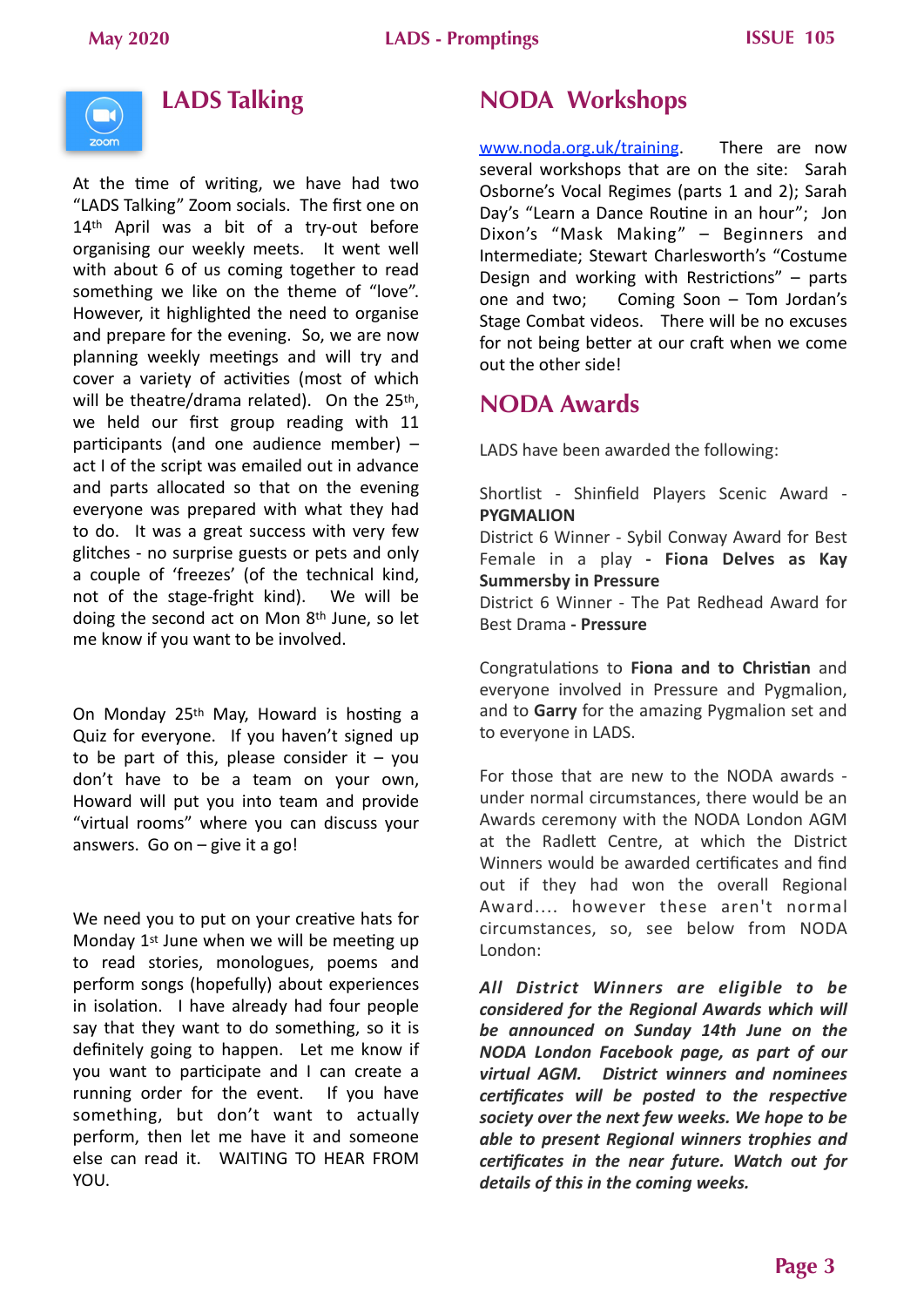So, please tune into the Virtual AGM at the N O D A L ond on Facebook page (www.facebook.com/NODA.London/) on 14th June and find out if LADS have scooped up any more awards.

## **LADS Update Synopsis**

A Tale of Two Cities has been postponed until March 2021 (25th, 26th, 27th).

The Actress may be produced for the June 2021 production (10th, 11th, 12th)

The play selection committee are being flexible about what we can do during 2020/21, and are looking for monologues, or work that will not need payment for rights  $-$  so either new writings or out of copyright plays.

We will have LADS Zoom meetings every Monday at 8pm doing a variety of activities, which will feed into the October "event".

We have cancelled the planned AGM, but will have a virtual AGM on Monday  $6<sup>th</sup>$  July. See article in Promptings for more details.

The end of season event has been cancelled. But we are still hoping that we may be able to do a Burns Supper on Saturday 23rd January 2021, if restrictions allow.

## **My first stage experiences - Liz Adams**

When I was asked to write about my background in drama, I thought long and hard and concluded that I probably started at about the age of 5. However, it was no great performance that I was involved in but those children's-type of entertainments whereby my cousin and I sat our relatives down at family get-togethers and forced them to watch our 'grand shows'. Hands up those parents in LADS who have done or sat through exactly this kind of thing – thought so, hands down!

My first proper foray into acting was something that ended up being traumatic and left me

scarred for many years. When I was about 9 I had joined, along with a couple of friends, a very small drama group run by a local lady from her house, who decided to that we would stage a revue show to our relatives. I was chosen along with another girl, Amanda, to perform a duologue from The Importance of Being Earnest. Amanda was Gwendolen and I played the part of Cecily and we were to re-enact the scene where they first meet. We rehearsed diligently over the next few weeks and all was fine till the actual performance. The 'stage' was set in the owner's living room at the rear of the house. I took a deep breath, walked on - and all I could see were the rows of faces of the mothers in the audience looking at me. Stage fright overwhelmed me and I duly forgot everything I had learnt. Amanda entered as Gwendolen and gave what I still can recall as a brilliant and energetic performance whilst I had to have virtually every single one of my lines being prompted by the drama teacher. Utterly destroying! Needless to say, after this I vowed never to act in any school production but sang my heart out in the choir safely cocooned with the others girls.

All changed when I joined LADS. Many people know that I was asked by my music teacher at school to help her turn the pages of piano music whilst she played during a production of OH WHAT A LOVELY WAR in 1980. Show week was amazing, the audience reaction stupendous and the showbiz bug well and truly bit me!

I wanted to be part of this magic but not on stage, no, no, I was very happy to be backstage. For the next few years doing Props for LADS was my life, utterly hard-work and rewarding (never knock these backstage roles!). To help create the magic without the fear of forgetting your lines! 

Then in 1985 the Casting Committee decided to spice things up. I was allocated the role of Props for *A* Coat of Varnish but was also cast in the actual play as Police Stenographer. Terror - I had to go on stage and even worse, remember a line!! A LINE OF 9 WORDS. I still remember the first night walking on to the Lopping Hall stage with all the lights beaming down and sitting down at a side table. My hand was shaking so much during the scene of the police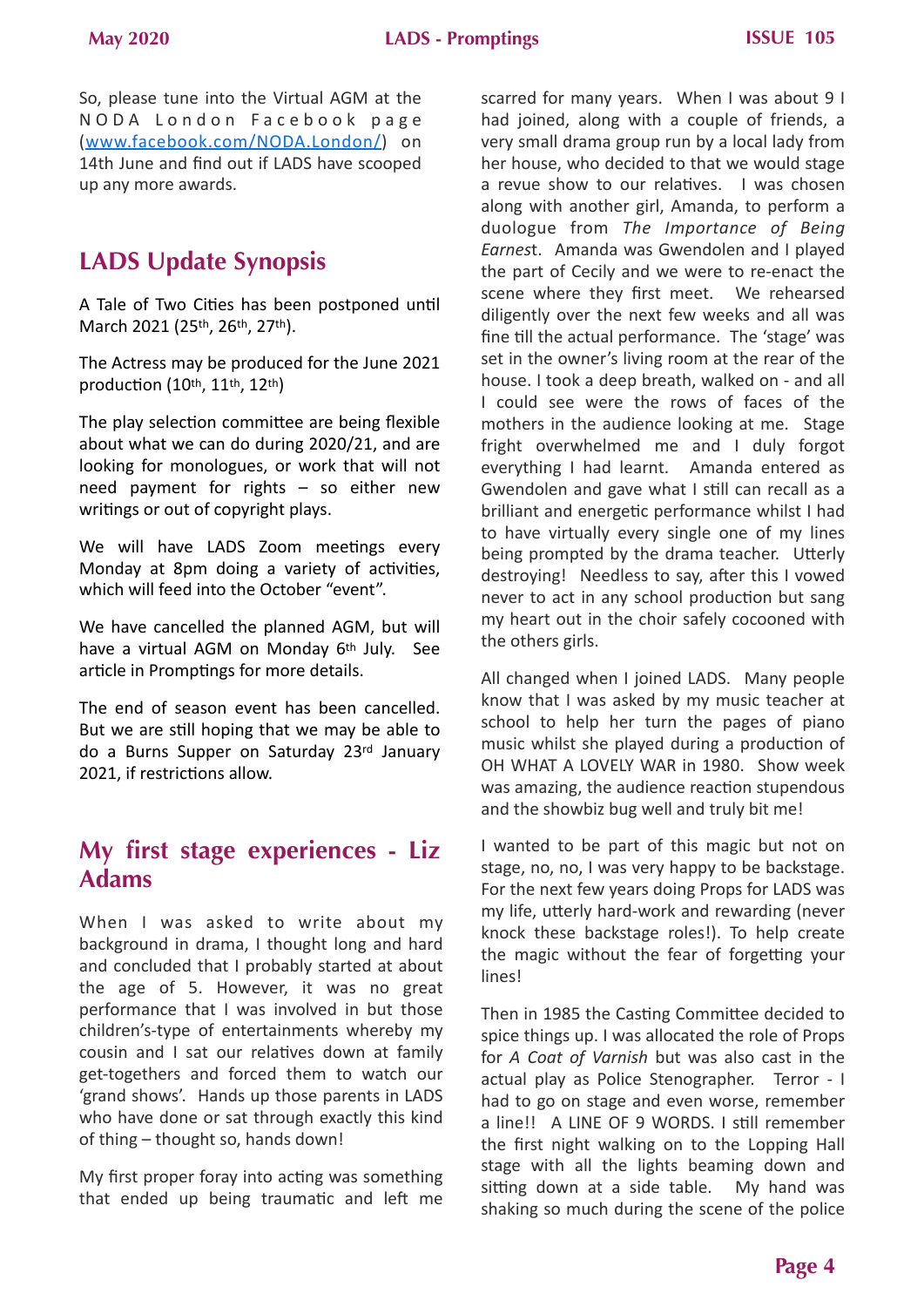interrogation of the suspect, that it would have been impossible for anyone to have read my shorthand. Suddenly, the interviewing policeman came to my cue and fired at me, "What did he say?" I summoned up my courage and responded clearly, "He said it was rather more probable than not". I have acted in many plays over the last 35 years but have never remembered my lines as easily as I did that first one for LADS. 

And the rest, as they say, is history. I progressed to playing a maid in *A Doll's House* (pictured below) and Schoolgirl in The Happiest Days of *Your Life* (pictured below) to larger and meatier parts and my confidence grew all the time.  $\blacksquare$ even began to enjoy myself. One thing remained though. I was also determined to learn my lines "inside out, back to front and upside down" so that I never again would have to endure the mortification of having to have every single line being prompted to me!

**Liz** 





## **A Maths problem…**

Hi guys - thought you might like this, by Leigh Mercer:-

A dozen, a gross and a score, Plus three times the square root of four, Divided by seven, Plus five times eleven, Is nine squared and not a bit more.

Let me know how many seconds it took you!

**Babs** 

## **Promptings Needs You!**



We will try and produce Promptings more often during these challenging times, but to do so, we need more input from the membership. Please, please, please think about writing

something for Promptings and sending it to Howard (how platt@yahoo.co.uk). Here are a few ideas to get you going:

Review of a film, tv programme, play you have seen recently

- Where to get the best take-away from
- . What books do you recommend?
- Gardening tips
- $\bullet$  Hairdressing tips
- What changes have you made at home?
- What are your plans for "afterwards"?
- DIY fixes

Over to you guys ...